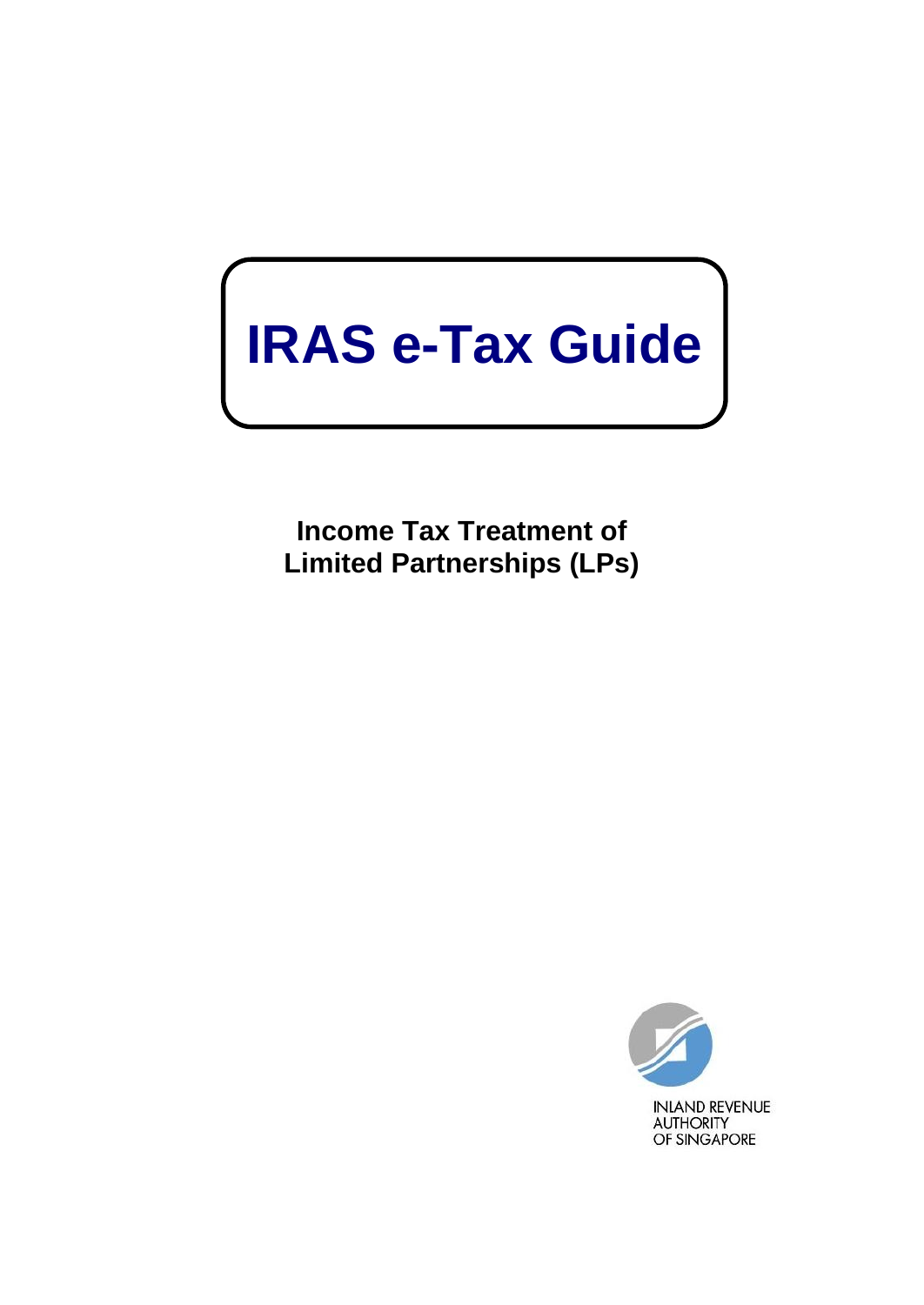Published by Inland Revenue Authority of Singapore

Published on 1 Mar 2014

Disclaimers: IRAS shall not be responsible or held accountable in any way for any damage, loss or expense whatsoever, arising directly or indirectly from any inaccuracy or incompleteness in the Contents of this e-Tax Guide, or errors or omissions in the transmission of the Contents. IRAS shall not be responsible or held accountable in any way for any decision made or action taken by you or any third party in reliance upon the Contents in this e-Tax Guide. This information aims to provide a better general understanding of taxpayers' tax obligations and is not intended to comprehensively address all possible tax issues that may arise. While every effort has been made to ensure that this information is consistent with existing law and practice, should there be any changes, IRAS reserves the right to vary our position accordingly.

#### © Inland Revenue Authority of Singapore

All rights reserved. No part of this publication may be reproduced or transmitted in any form or by any means, including photocopying and recording without the written permission of the copyright holder, application for which should be addressed to the publisher. Such written permission must also be obtained before any part of this publication is stored in a retrieval system of any nature.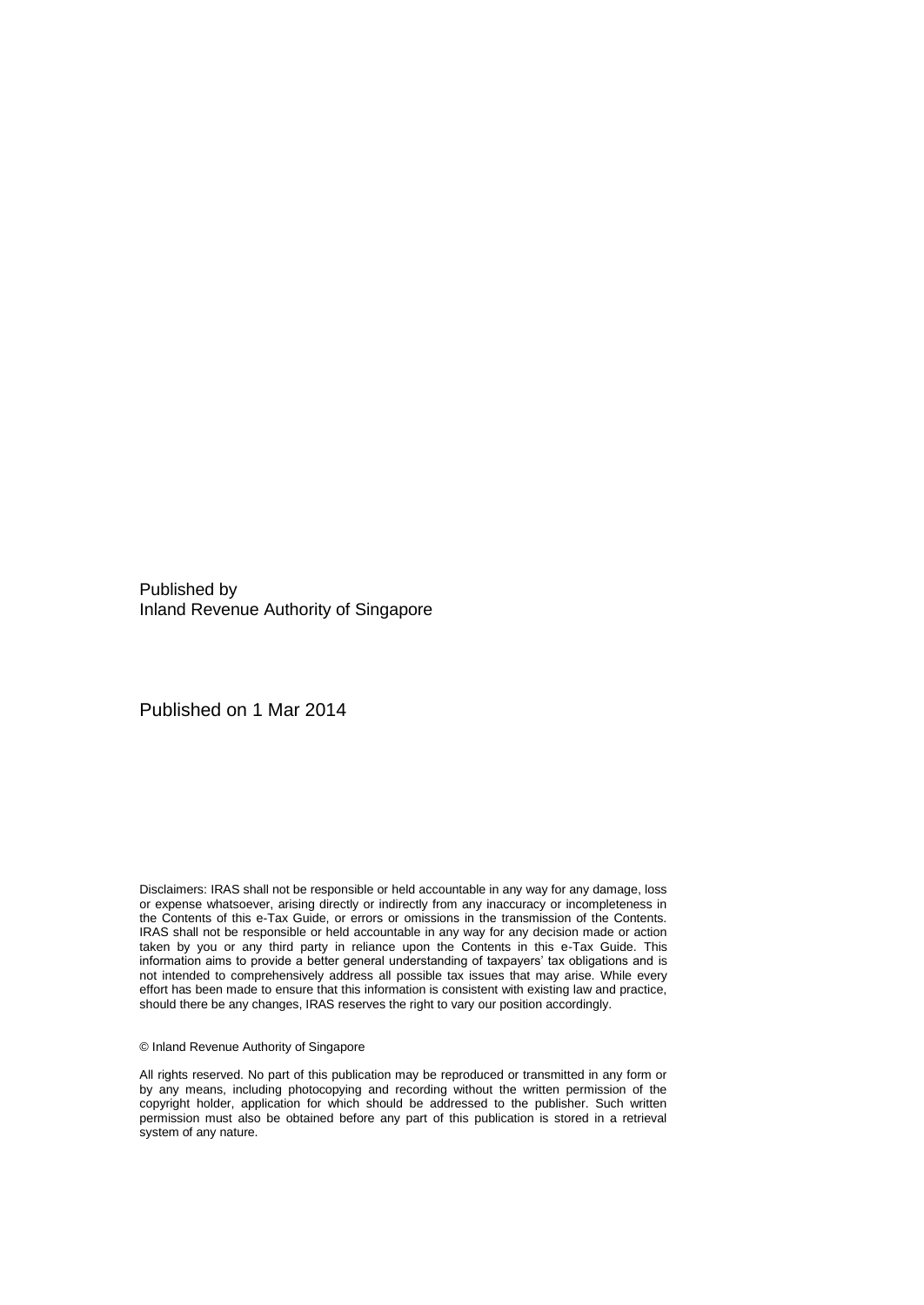### **Table of Contents**

| $\overline{4}$ |                                                                   |  |
|----------------|-------------------------------------------------------------------|--|
|                | 5 Conversion of general partner to limited partner or vice versa2 |  |
|                |                                                                   |  |
|                |                                                                   |  |
| 8              |                                                                   |  |
| 9              |                                                                   |  |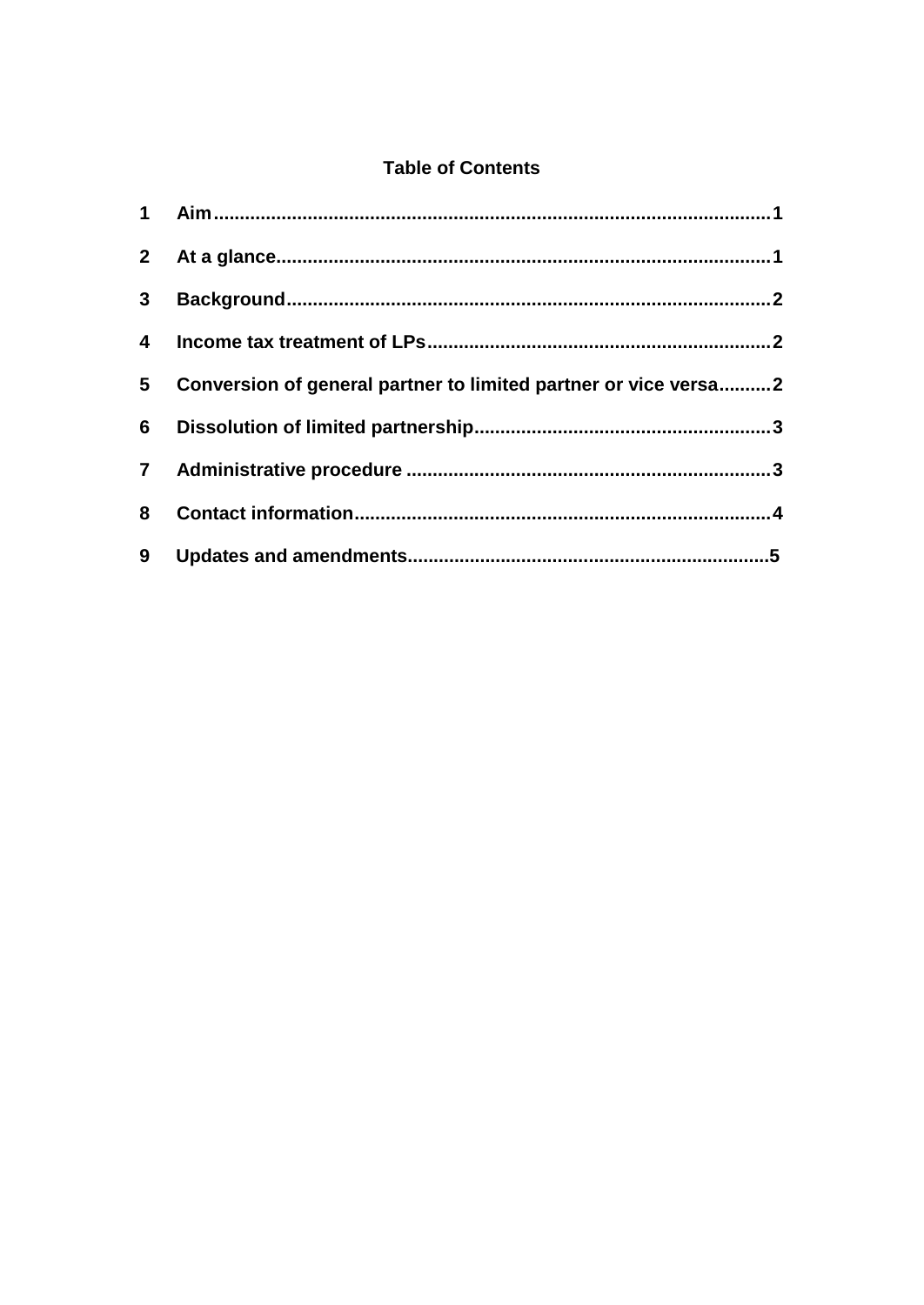## **Income Tax Treatment of Limited Partnership (LPs)**

#### <span id="page-3-0"></span>**1 Aim**

- 1.1 This e-Tax guide provides details on the income tax treatment of Limited Partnerships  $(LP)^1$ .
- 1.2 It will be relevant to individuals and corporations who are partners of a LP business.

#### <span id="page-3-1"></span>**2 At a glance**

- 2.1 An LP is a business structure with at least one partner registered as a limited partner and one partner registered as a general partner under the LP Act<sup>2</sup>. The structure of LP allows a business to operate and function as a partnership without a separate legal personality from the partners.
- 2.2 The characteristics of the general partners and limited partners in a LP are summarized as below:

|                                        | <b>General Partner</b>                                                                                                                                                | <b>Limited Partner</b>                                                                                                                     |
|----------------------------------------|-----------------------------------------------------------------------------------------------------------------------------------------------------------------------|--------------------------------------------------------------------------------------------------------------------------------------------|
| <b>Liability of</b><br><b>Partners</b> | Unlimited liability: Personally<br>liable for all the debts incurred,<br>obligations and liabilities of the<br>LP.                                                    | Limited liability: Liable only<br>for the debts incurred by the<br>LP to the extent of his capital<br>contributed.                         |
|                                        | Where there are two or more<br>general partners, the general<br>partners are jointly and severally<br>liable for all debts, obligations<br>and liabilities of the LP. |                                                                                                                                            |
| <b>Management</b><br>of LP             | Can take part in the<br>management of the LP and<br>share the right to use<br>partnership property.                                                                   | Not allowed to take part in the<br>management of the LP apart<br>from what is stated in The<br>First Schedule of the LP Act <sup>3</sup> . |

<sup>&</sup>lt;u>.</u>  $1$  This e-Tax guide replaces the IRAS's e-Tax guide on "Income Tax Treatment of Limited Partnership (LPs)" published on 30 Jun 2009.

 $2$  The LP Act provides the legal framework governing LPs in Singapore.

<sup>&</sup>lt;sup>3</sup> Please refer to [http://statutes.agc.gov.sg](http://statutes.agc.gov.sg/) for The First Schedule of the LP Act.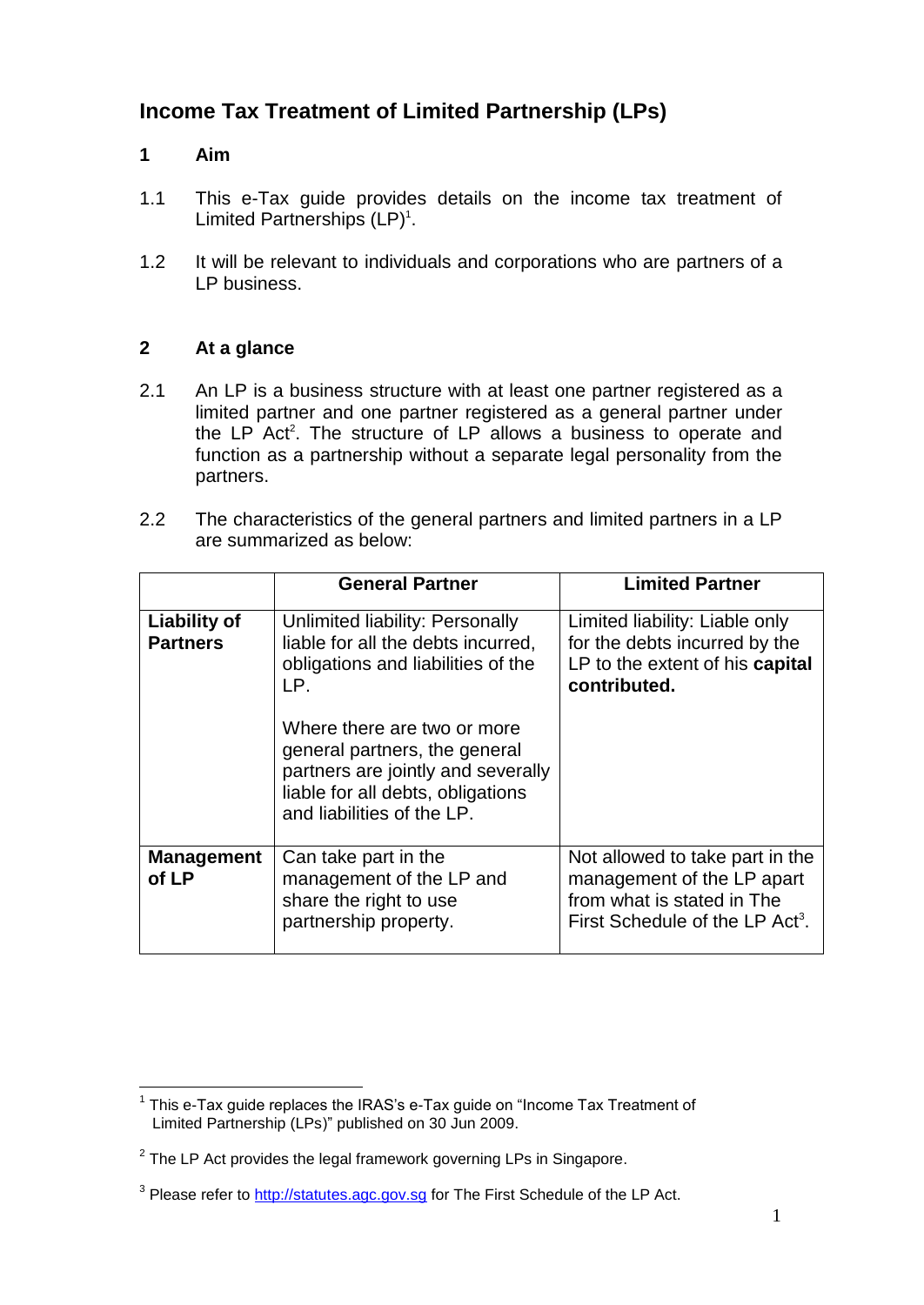#### <span id="page-4-0"></span>**3 Background**

<u>.</u>

3.1 In order to provide businesses with more options in structuring their businesses, the Government introduced Limited Liability Partnership (LLP) and the Limited Partnership (LP) in 2005 and 2009 respectively.

#### <span id="page-4-1"></span>**4 Income tax treatment of LPs**

- 4.1 LPs enjoy tax transparency like Limited Liability Partnerships (LLPs) and General Partnerships.
- 4.2 The limited partners of a LP are treated in the same manner as the partners of an LLP for income tax purposes<sup>4</sup>. Hence, the deductibility of a limited partner's share of a LP's trade loss or capital allowance ("CA") is also subject to the same relevant deduction restriction rules applicable to partners of LLPs.
- 4.3 Similarly, if the limited partner's cumulative relevant deductions were to exceed his capital contribution due to a reduction in his capital contribution, the excess would be deemed income chargeable to tax under him.
- 4.4 The general partners of a LP, on the other hand, are treated in the same manner as the partners of a general partnership for income tax purposes. Hence, the relevant deduction restriction rules mentioned above do not apply to such partners.
- 4.5 Generally, apart from some differences which are highlighted in paragraphs 6 to 7 below, the tax treatment of an LP is exactly the same as that for an LLP.

#### <span id="page-4-2"></span>**5 Conversion of general partner to limited partner or vice versa**

- 5.1 For income tax purposes, if the trade, business or profession of a LP remains unchanged, the re-registration of a general partner in a LP as a limited partner or vice versa does not affect the continuity of the trade, business or profession carried on by the partners. This is so even if the partners involved in such a conversion were subject to a new capital contribution requirement and/or profit sharing entitlement.
- 5.2 Where a general partner re-registers himself as a limited partner of the same LP, the relevant deduction restriction rules only apply to him prospectively from the YA relating to the basis period in which the reregistration takes place. The same applies when an existing partner of

 $4$  Please refer to paragraphs 6 to 8 of IRAS e-Tax guide on "Income Tax Treatment of Limited Liability Partnerships" published on 29 Jun 2012 for details on the application of the relevant deduction restriction rules to partners of LLPs, which are similarly applicable to limited partners of LPs.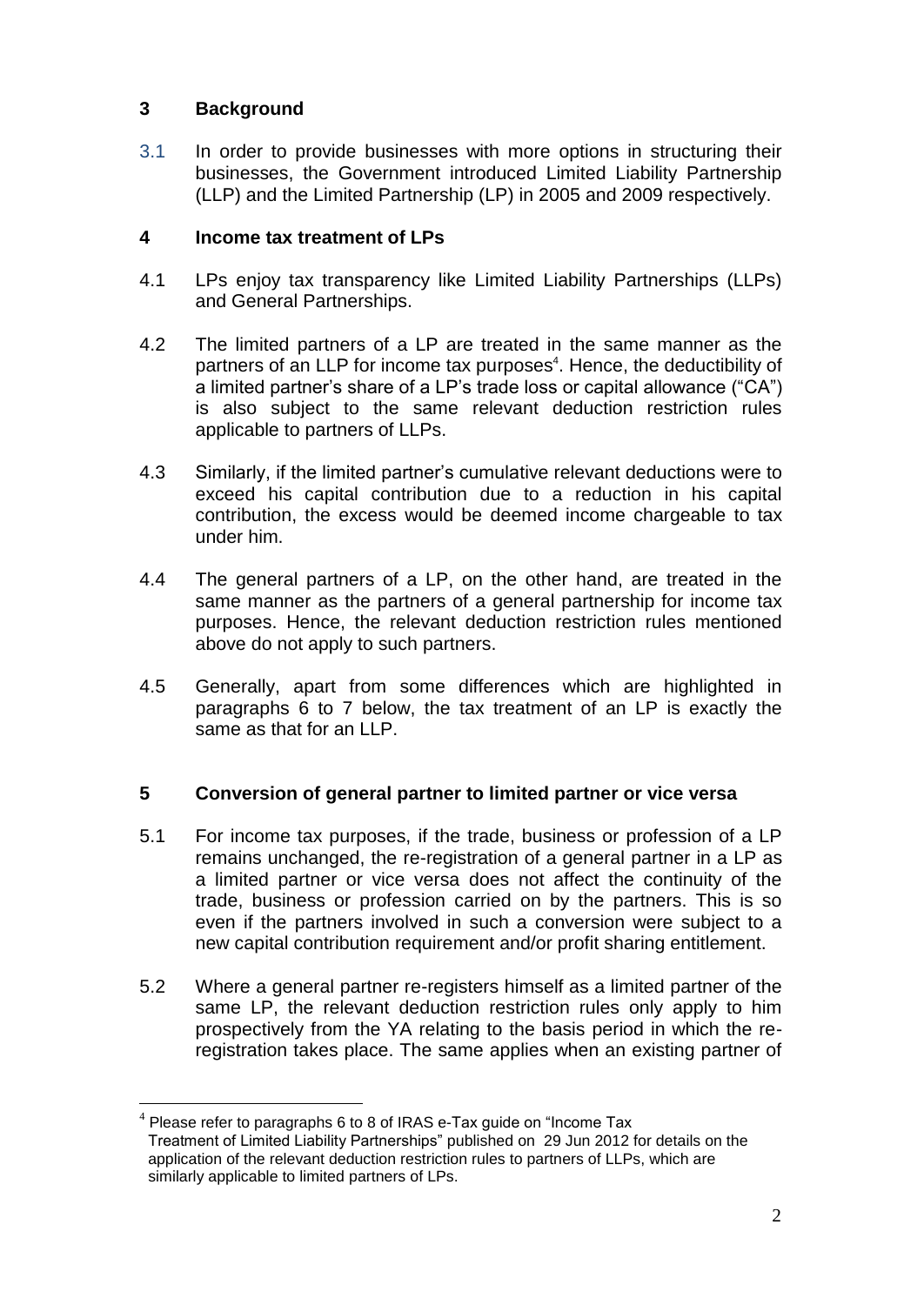a general partnership re-registers himself as a limited partner upon a transfer of a general partnership business to an LP.

5.3 For a limited partner who re-registers himself to become a general partner of an LP, the relevant deduction restriction rules cease to apply to him from the YA relating to the basis period in which the reregistration takes place. This also means that any restriction previously applied to him as a limited partner on the deduction of CA or trade loss from the LP against his other sources of income is also lifted from that YA onwards.

#### <span id="page-5-0"></span>**6 Dissolution of limited partnership**

6.1 Under section 8(6) of the LP Act, in the event of dissolution of an LP, its affairs shall be wound up by the general partner(s) of the LP unless, it is ordered by the court. If the dissolution is ordered by the court, the general partner(s) or any other person(s) appointed by the court shall be responsible for complying with the provisions of the ITA in relation to the affairs of the LP under liquidation.

#### <span id="page-5-1"></span>**7 Administrative procedure**

(A) Appointment of Manager

- 7.1 As all general partners of a LP are accountable as managers of the LP business, any one of them can assume the role of precedent partner for the purpose of section 62 (relating to notice of chargeability and income tax returns) and section 71 (regarding matters relating to returns to be made by a partnership) of the Singapore Income Tax Act  $("ITA").$
- 7.2 Where there are more than one general partner who are resident in Singapore, section 71 of the ITA shall apply to determine the precedent partner of the LP. The precedent partner is required to attend to the income tax matters of the LP.
- 7.3 Where none of the general partner(s) in a LP is resident in Singapore, the tax matters of the LP shall be attended to by the attorney, agent, manager or factor in Singapore under Section 71(2) of the ITA.
	- (B) Reporting of Capital Contribution
- 7.4 An LP is required to report the capital contribution of the partners in its income tax return. The declaration of capital contribution is for the purpose of applying the relevant deduction restriction rules to limited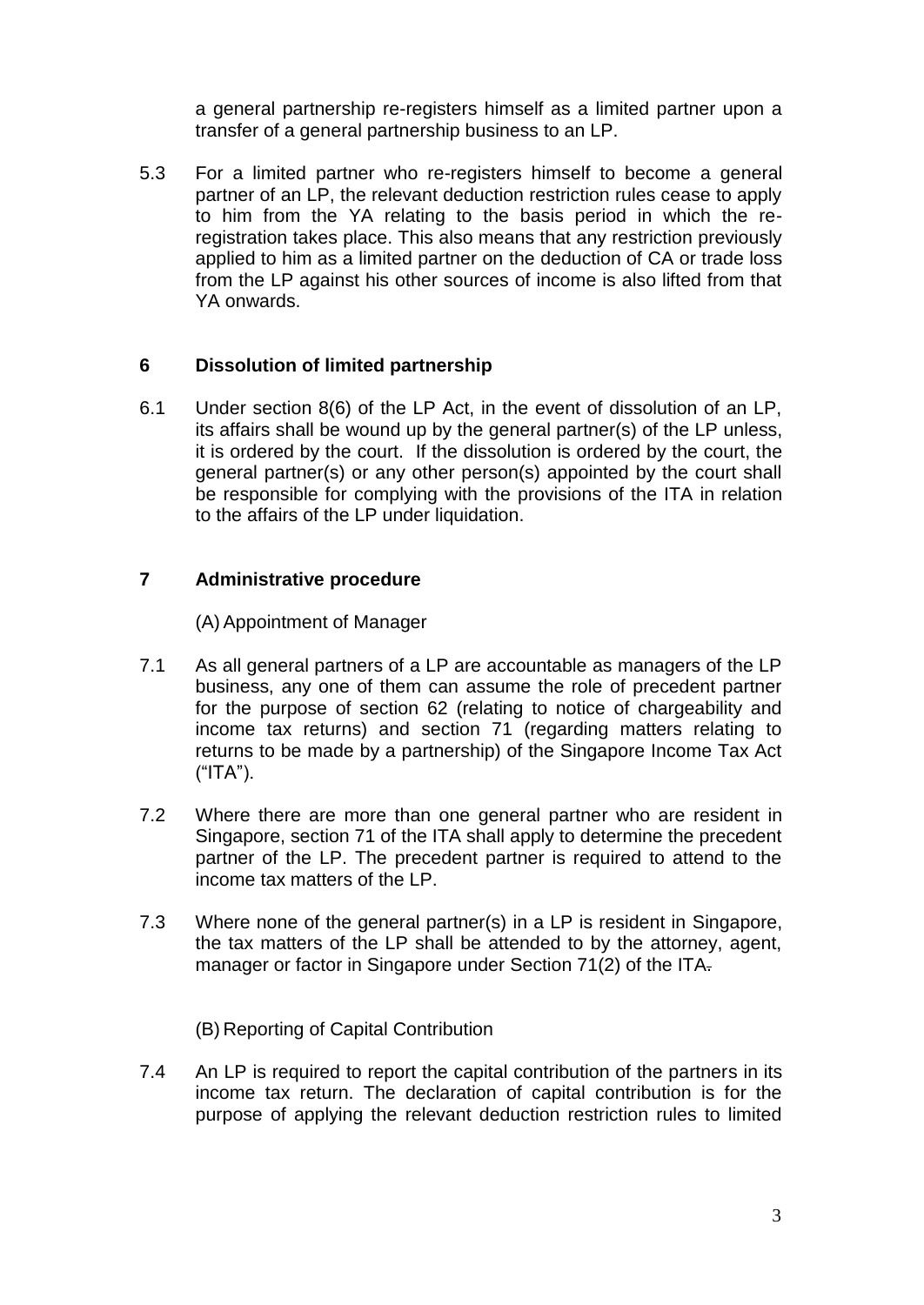partners. The capital contribution of general partners of the LP should also be declared<sup>5</sup>.

#### <span id="page-6-0"></span>**8 Contact information**

- 8.1 If you have any enquiries or need clarification on this e-Tax Guide, please call:
	- (a) 1800-3568300 (Individual)
	- (b) 1800-3568622 (Corporate)

 5 This is because a general partner may re-register himself to become a limited partner at any time and hence be subject to relevant deduction restriction rules.